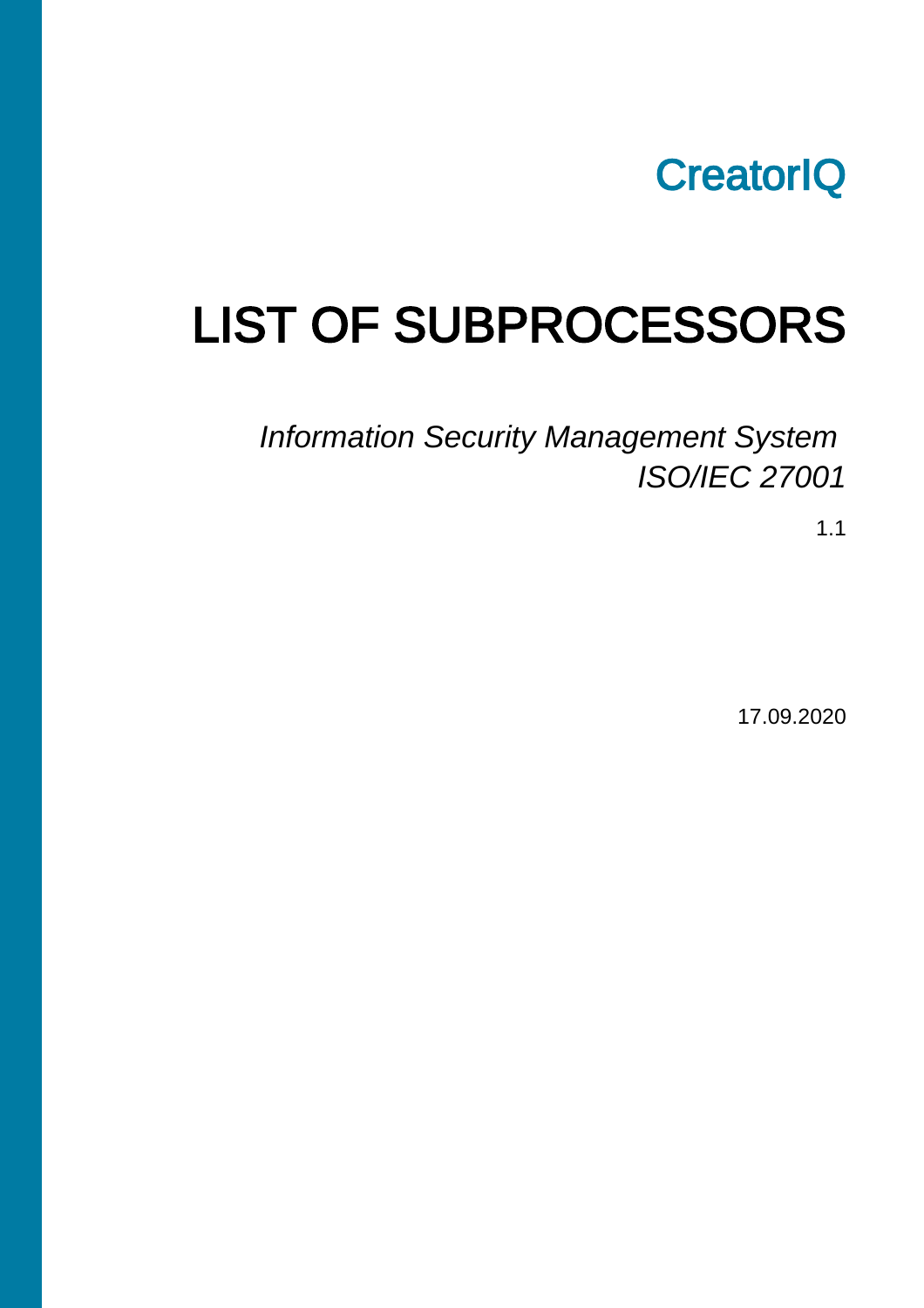SocialEdge, Inc. ("CreatorIQ") uses certain Subprocessors (including entities in the CreatorIQ group and other third parties, as listed below) to provide services relating to personal data that Customers as data controllers make available to CreatorIQ through the CreatorIQ Platform (in CreatorIQ's contracts referred to as "Covered Customer Data"). CreatorIQ will appoint such Subprocessors only in accordance with applicable laws and regulations including, where EU/EEA/UK data subjects are concerned, the GDPR as applicable in the EU and the UK. CreatorIQ will enter into written agreements with each Subprocessor including all required legal provisions, safeguards for international personal data transfers where required, as well as IT security standards similar to those set-out in CreatorIQ's Data Processing Agreement – Schedule 4, available at www.CreatorIQ.com/legal. The following is the up-to-date list of the names, purposes of Sub processing and locations of CreatorIQ's relevant Subprocessors:

| Sub-Processor       | Purposes of Sub-Processing                            | Location   |
|---------------------|-------------------------------------------------------|------------|
| CreatorIQ UK        | Consulting, Success Management, Professional Services | EU (UK)    |
| Amazon Web Services | Hosting of the CreatorIQ Platform (SaaS)              | <b>USA</b> |
| Elastic.co          | Hosting of CreatorIQ Platform search engine           | <b>USA</b> |
| Jetsoft Pro         | Software Development, Quality Assurance               | <b>USA</b> |
| Okta                | User Management and Identity System                   | <b>USA</b> |
| Atlassian           | <b>Technical Project Management</b>                   | <b>USA</b> |
| Tipalti             | Payment Processing system                             | <b>USA</b> |

CreatorIQ may change this list of Subprocessors as follows:

• All Customers consent to the Subprocessors listed at the time of contracting with CreatorIQ. If as a CreatorIQ Customer you wish to object to the use of any Subprocessor, then please contact your regular CreatorIQ contact to discuss and resolve the issue.

• CreatorIQ may update the list of Subprocessors at any time by updating this page, as soon as practicable after the change is known.

• Interested clients may sign up using the form below in order to receive notifications of changes to this list.

• If a Customer has any significant and legitimate objection to CreatorIQ's use of a Subprocessor, the Customer must notify CreatorIQ thereof in writing within fifteen (15) days of the change.

• If a Customer does not object during such time period, the new list of Subprocessors will be deemed agreed and consented to by the Customer for the purposes of the GDPR and Standard Contractual Clauses governing international personal data transfers, as applicable.

• If a Customer objects to the change, CreatorIQ may decide to remedy the objection through one of the following options: (a) ensuring the Customer's personal data is not processed by such Subprocessor; or (b) proceeding to use the Subprocessor but ensuring changes are made to meet Customer's objections; or (c) canceling or suspending all or part of CreatorIQ's services that would involve the Subprocessor processing such Customer's personal data. If all or the primary part of CreatorIQ's services are canceled, then the applicable Customer may be entitled to terminate the agreement for services and to a refund of any fees prepaid for any unused part of the term.

• Subprocessors may be replaced on an urgent basis where such change is outside of CreatorIQ's reasonable control (e.g. if a Subprocessor ceases business or its agreement with CreatorIQ is terminated early). CreatorIQ will still follow the above process as soon as practicable after the change becomes known, however, data processing may be commenced by the Subprocessor on a temporary basis.